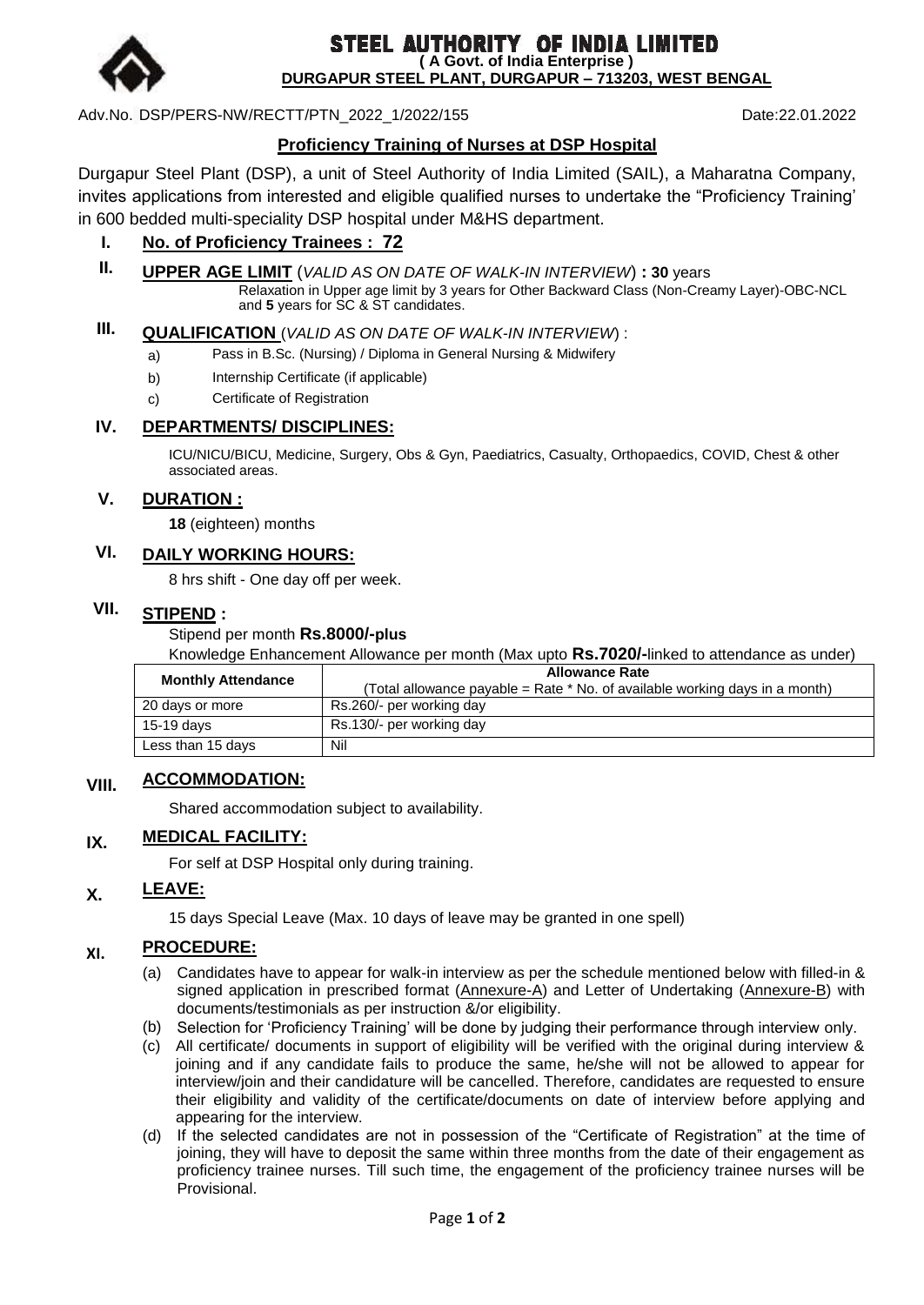- (e) "Proficiency Training" will start immediately after the selection of the candidates is completed and are issued offer of engagement as "Proficiency Trainee Nurse".
- (f) On completion of training in DSP for 18 months, a "Certificate of Proficiency" will be issued by M&HS department to the successful candidates based on their satisfactory performance. The certificate will not be issued in cases of provisional engagement as mentioned at (XI)(d) above or in case of failure to complete entire duration of the training.

### **XII. HOW TO APPLY:**

Eligible & interested candidates are required to appear for walk-in interview as per the schedule. They may also send their application in the prescribed format (Annexure-A) to the email id: [ptn@saildsp.co.in](mailto:ptn@saildsp.co.in) within **14.02.2022 (Monday)**. **Candidates are advised to check their mail & SAIL website frequently, as further communication with the candidates, if required, will be made through email/website.**

#### **XIII. GENERAL CONDITIONS:**

- (1) Candidate must be an Indian national possessing requisite qualification from an Institute recognized by State Govt. / Central Govt.
- (2) The minimum age of engagement as "Proficiency Trainee Nurse" is 18 years.
- (3) All certificates/documents in respect of eligibility criteria viz. requisite educational & professional qualification, experience, caste/category, proof of date of birth etc. are to be valid on the date of walk-in interview.
- (4) Candidates will have to attend the interview at schedule date & time at their own cost.
- (5) The engagement is purely for the purpose of "Proficiency Training" and will not entitle the trainee to stake a claim for appointment in Durgapur Steel Plant in any manner whatsoever.
- (6) During the training period of 18 months, the trainees will be paid an honorarium consisting of monthly stipend of Rs.8000/- and applicable Knowledge Enhancement Allowance linked to monthly attendance from the date of their admittance as detailed in point VII.
- (7) DSP reserves the sole authority/ prerogative in the matter of admittance of "Proficiency Training" of nurses as per its rules and decision of DSP in this regard shall be firm & binding.
- (8) DSP reserves the right to reject **OR** cancel the candidature **OR** the entire process including interview or admit less than the no. of Proficiency Trainees indicated above, without assigning any reason thereof and no enquiry or correspondence will be entertained in this regard.
- (9) Bringing influence at any stage of the selection process will disqualify the candidature.
- (10) Candidature of an applicant is liable to be rejected/terminated at any stage of the selection process or after selection or admittance if,

any information provided by the candidate is found to be false

OR

found not to be in conformity with requisite eligibility criteria mentioned in the advertisement OR

Impersonation during selection process including interview.

This may also invite legal action as deemed fit.

- (11) The advertised numbers of Proficiency Trainee to be taken is tentative. Durgapur Steel Plant reserves the right to fill or not to fill all or any of the Proficiency Trainee without assigning any reason whatsoever. Durgapur Steel Plant is not liable to compensate the applicant for the consequential damages, if any, arising out of the aforesaid.
- (12) Court of jurisdiction for any dispute will be at **Durgapur, West Bengal**.

#### **XIV. Schedule of interview:**

| City     | Date                      | Time for                 | Venue & contact person                                                      |
|----------|---------------------------|--------------------------|-----------------------------------------------------------------------------|
|          |                           | <b>Walk-in-Interview</b> |                                                                             |
| Durgapur | 15.02.2022<br>(Tuesday)   | 10:00 AM                 | <b>Venue</b> - Conference Hall, 1 <sup>st</sup> Floor<br>DSP Main Hospital, |
|          | &                         | to                       | Durgapur-713205<br><b>Contact Person - Mr. S Chowdhury</b>                  |
|          | 16.02.2022<br>(Wednesday) | $3:00$ PM                | Manager (Pers - M&HS)<br>Contact no.- 0343-2746225                          |

#### **NB : Candidates are required to follow Covid appropriate behavior during walk-in interview.**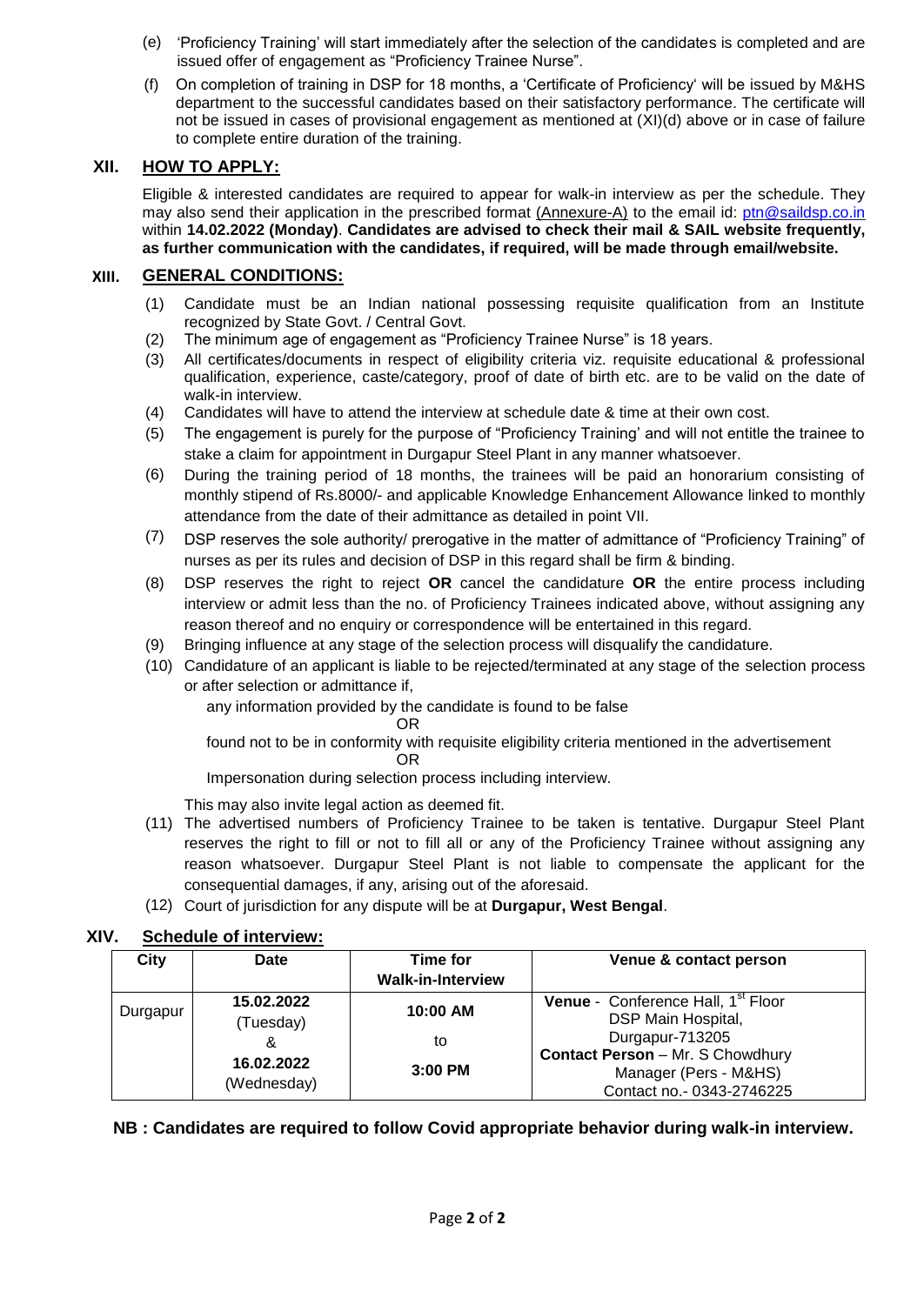

### **STEEL AUTHORITY OF INDIA LIMITED DURGAPUR STEEL PLANT**

#### **APPLICATION FORMAT FOR PROFICIENCY TRAINING OF NURSES**

#### **Instruction:**

- **1. Leave one space blank in between two words.**
- **2. All columns should be filled only in English and block letters only.**
- **3. Tick (√ ) mark in the appropriate columns wherever applicable.**
- **4. Write N.A. wherever not applicable**

| Paste your        |
|-------------------|
| recent passport   |
| size identifiable |
| colour            |
| photograph        |

| 1                       | Full name of the candidate                                                        |  |  |   |                         |     |               |  |    |                |  |           |          |   |                 |   |  |            |  |   |
|-------------------------|-----------------------------------------------------------------------------------|--|--|---|-------------------------|-----|---------------|--|----|----------------|--|-----------|----------|---|-----------------|---|--|------------|--|---|
|                         |                                                                                   |  |  |   |                         |     |               |  |    |                |  |           |          |   |                 |   |  |            |  |   |
|                         |                                                                                   |  |  |   |                         |     |               |  |    |                |  |           |          |   |                 |   |  |            |  |   |
|                         |                                                                                   |  |  |   |                         |     |               |  |    |                |  |           |          |   |                 |   |  |            |  |   |
| $\overline{\mathbf{2}}$ | Father's full name                                                                |  |  |   |                         |     |               |  |    |                |  |           |          |   |                 |   |  |            |  |   |
|                         |                                                                                   |  |  |   |                         |     |               |  |    |                |  |           |          |   |                 |   |  |            |  |   |
|                         | Mother's full name                                                                |  |  |   |                         |     |               |  |    |                |  |           |          |   |                 |   |  |            |  |   |
| $\mathbf{3}$            |                                                                                   |  |  |   |                         |     |               |  |    |                |  |           |          |   |                 |   |  |            |  |   |
|                         |                                                                                   |  |  |   |                         |     |               |  |    |                |  |           |          |   |                 |   |  |            |  |   |
| $\overline{\mathbf{4}}$ | Spouse's full name                                                                |  |  |   |                         |     |               |  |    |                |  |           |          |   |                 |   |  |            |  |   |
|                         |                                                                                   |  |  |   |                         |     |               |  |    |                |  |           |          |   |                 |   |  |            |  |   |
| 5                       | Date of Birth                                                                     |  |  | D |                         |     | D             |  | M  |                |  | M         |          | Y |                 | Y |  | Y          |  | Y |
|                         | In figure                                                                         |  |  |   |                         |     |               |  |    |                |  |           |          |   |                 |   |  |            |  |   |
|                         | In words                                                                          |  |  |   |                         |     |               |  |    |                |  |           |          |   |                 |   |  |            |  |   |
|                         | Name of Supporting document                                                       |  |  |   |                         |     |               |  |    |                |  |           |          |   |                 |   |  |            |  |   |
|                         |                                                                                   |  |  |   |                         |     |               |  |    |                |  |           |          |   |                 |   |  |            |  |   |
|                         | Male<br>Marital<br>Widow<br>Widower<br>Female<br>Married<br>Unmarried<br>Divorcee |  |  |   |                         |     |               |  |    |                |  |           |          |   |                 |   |  |            |  |   |
|                         |                                                                                   |  |  |   |                         |     |               |  |    |                |  |           |          |   |                 |   |  |            |  |   |
| 6                       | Gender                                                                            |  |  |   | $\overline{\mathbf{7}}$ |     | <b>Status</b> |  |    |                |  |           |          |   |                 |   |  |            |  |   |
|                         |                                                                                   |  |  |   |                         |     |               |  |    |                |  |           |          |   |                 |   |  |            |  |   |
| 8                       | Nationality                                                                       |  |  |   |                         |     |               |  |    | $\overline{9}$ |  | Religion  |          |   |                 |   |  |            |  |   |
| 10                      | Caste/Category ( $\sqrt{m}$ mark)                                                 |  |  |   |                         | Gen |               |  | SC |                |  | <b>ST</b> |          |   | OBC-NCL         |   |  | <b>EWS</b> |  |   |
|                         | Certificate Issuing Authority (if applicable)                                     |  |  |   |                         |     |               |  |    |                |  |           |          |   |                 |   |  |            |  |   |
|                         | Identity Certificate Nos.:                                                        |  |  |   |                         |     |               |  |    |                |  |           |          |   |                 |   |  |            |  |   |
| 11                      | Aadhar                                                                            |  |  |   |                         |     |               |  |    |                |  |           |          |   |                 |   |  |            |  |   |
|                         | <b>PAN</b>                                                                        |  |  |   |                         |     |               |  |    |                |  |           |          |   |                 |   |  |            |  |   |
|                         |                                                                                   |  |  |   |                         |     |               |  |    |                |  |           |          |   |                 |   |  |            |  |   |
|                         | Present Address                                                                   |  |  |   |                         |     |               |  |    |                |  |           |          |   |                 |   |  |            |  |   |
| 12                      | P.O.                                                                              |  |  |   |                         |     | P.S.          |  |    |                |  |           |          |   | <b>District</b> |   |  |            |  |   |
|                         | <b>State</b>                                                                      |  |  |   |                         |     |               |  |    |                |  |           | Pin code |   |                 |   |  |            |  |   |
|                         |                                                                                   |  |  |   |                         |     |               |  |    |                |  |           |          |   |                 |   |  |            |  |   |
|                         | <b>Permanent Address</b>                                                          |  |  |   |                         |     |               |  |    |                |  |           |          |   |                 |   |  |            |  |   |
| 13                      | P.O.                                                                              |  |  |   |                         |     | P.S.          |  |    |                |  |           |          |   | <b>District</b> |   |  |            |  |   |

(Full signature of the applicant)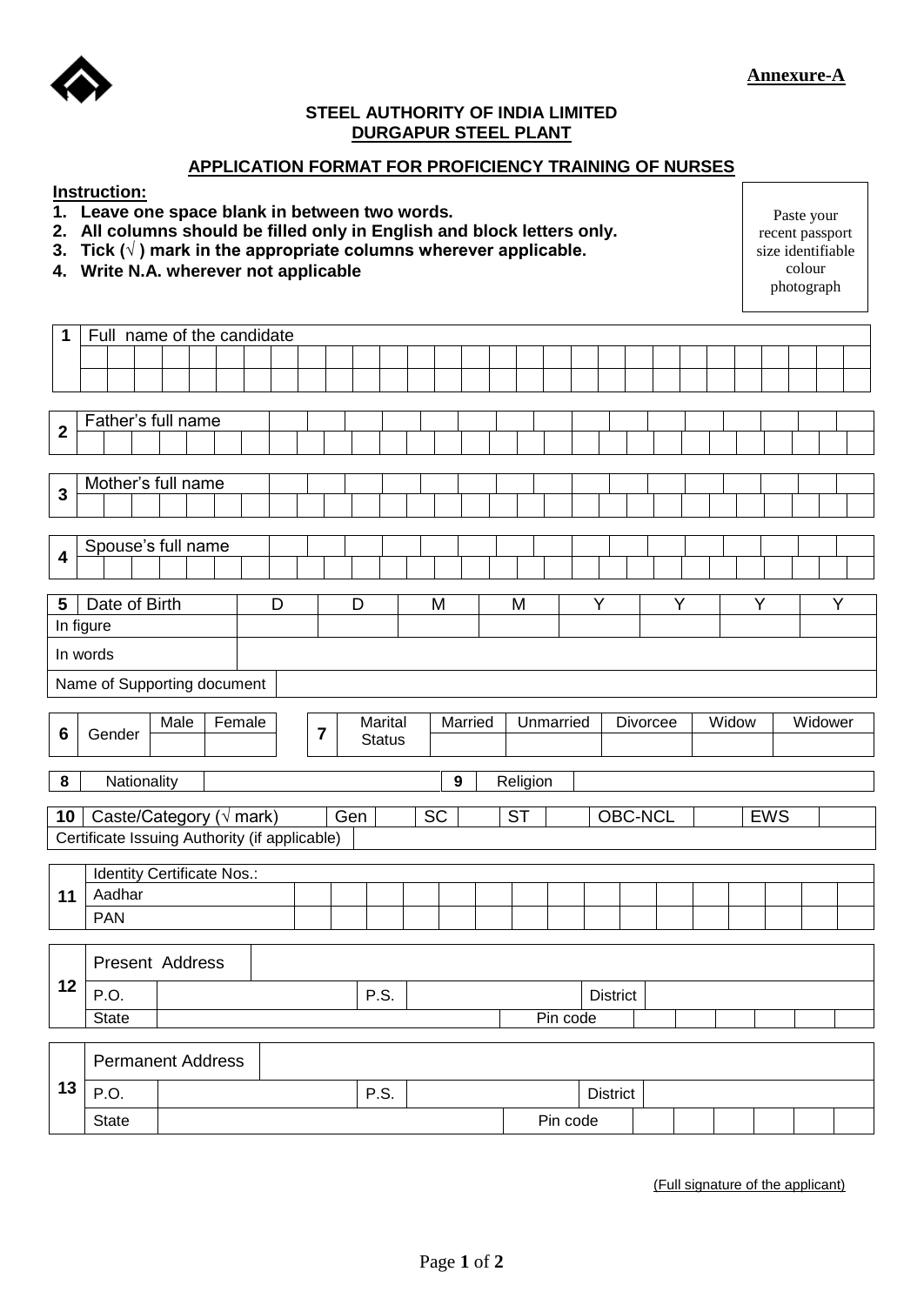| л          | <b>Mob</b>                                                       |  |  |  |  |  | Wŀ<br>$\sim$<br>٩PΡ<br> |  |  |  |  |  |
|------------|------------------------------------------------------------------|--|--|--|--|--|-------------------------|--|--|--|--|--|
| . .<br>- - | $\overline{\phantom{a}}$<br>$\sim$<br>.<br>тнан<br>_<br>-<br>___ |  |  |  |  |  |                         |  |  |  |  |  |

| 15   Educational Qualification: |                    |            |       |                |
|---------------------------------|--------------------|------------|-------|----------------|
| <b>Examination Name</b>         | Board / University | Passing Yr | % age | Major subjects |
|                                 |                    |            |       |                |
|                                 |                    |            |       |                |

| 16                 | Professional Qualification: (*) Aggregate of all years/semesters |            |                                |                                          |                                    |
|--------------------|------------------------------------------------------------------|------------|--------------------------------|------------------------------------------|------------------------------------|
| Qualification      | <b>Board /University</b>                                         | Passing Yr | Name of the Nursing<br>College | Total marks<br>& acquired<br>marks $(*)$ | Class/<br>Division &<br>%age $(*)$ |
| Diploma GNM Course |                                                                  |            |                                |                                          |                                    |
| B.Sc. (Nursing)    |                                                                  |            |                                |                                          |                                    |

| 17 |       | State Nursing Council Registration Number and State: |  |  |  |  |  |  |  |  |  |  |  |  |  |
|----|-------|------------------------------------------------------|--|--|--|--|--|--|--|--|--|--|--|--|--|
|    |       |                                                      |  |  |  |  |  |  |  |  |  |  |  |  |  |
|    | State |                                                      |  |  |  |  |  |  |  |  |  |  |  |  |  |

| 18<br>Working experience, if any: |             |        |  |
|-----------------------------------|-------------|--------|--|
| Name & address of employer        |             | Period |  |
|                                   | Designation | From   |  |
|                                   |             |        |  |

| 19 | Details of internship period (if applicable): |             |        |  |
|----|-----------------------------------------------|-------------|--------|--|
|    | Name & address of employer                    |             | Period |  |
|    |                                               | Designation | From   |  |
|    |                                               |             |        |  |
|    |                                               |             |        |  |

| 20     | Enclosures: [Self-attested copies of the following and put Tick $(\forall)$ mark against the enclosed one]          |  |
|--------|---------------------------------------------------------------------------------------------------------------------|--|
| (i)    | Recent identifiable passport size colour photograph (4 copies)                                                      |  |
| (ii)   | Self-attested copy in support of proof of Date of Birth (Matriculation certificate/ Birth registration certificate) |  |
| (iii)  | Valid caste/category certificate for SC / ST/ OBC-NCL/EWS candidates as on date of interview                        |  |
| (iv)   | Self-attested copy of Aadhar Card                                                                                   |  |
| (v)    | Self-attested copy of PAN Card                                                                                      |  |
| (vi)   | Self-attested Pass Certificate(s) & Marksheets copies for educational qualification (all years/ semesters).         |  |
| (vii)  | Self-attested Pass Certificate(s) & Marksheets (all years) copies for professional qualification.                   |  |
| (VIII) | Self-attested experience certificate(s) copy(ies), if any                                                           |  |
| (ix)   | Self-attested State Nursing Council Registration certificate copy                                                   |  |
| (x)    | Self-attested Internship Certificate (if applicable)                                                                |  |
| (xi)   | Undertaking ((Annexure-B) by the candidate                                                                          |  |

#### **21 Declaration of the applicant**

I agree to all the terms and conditions given in the aforesaid advertisement and affirm that all the information given by me in this application form and its enclosures are true and correct to the best of my knowledge & belief. In case of any declaration/information and documents attached herewith are found to be false/forged/fabricated and if I am unable to produce / submit relevant documents, my candidature may be cancelled at any stage of the selection process. In the event of submission of the wrong statement / information / documents and / or impersonation is / are detected afterwards, then my engagement is liable to be terminated without notice.

Date:  $\blacksquare$  Date:  $\blacksquare$ Name: